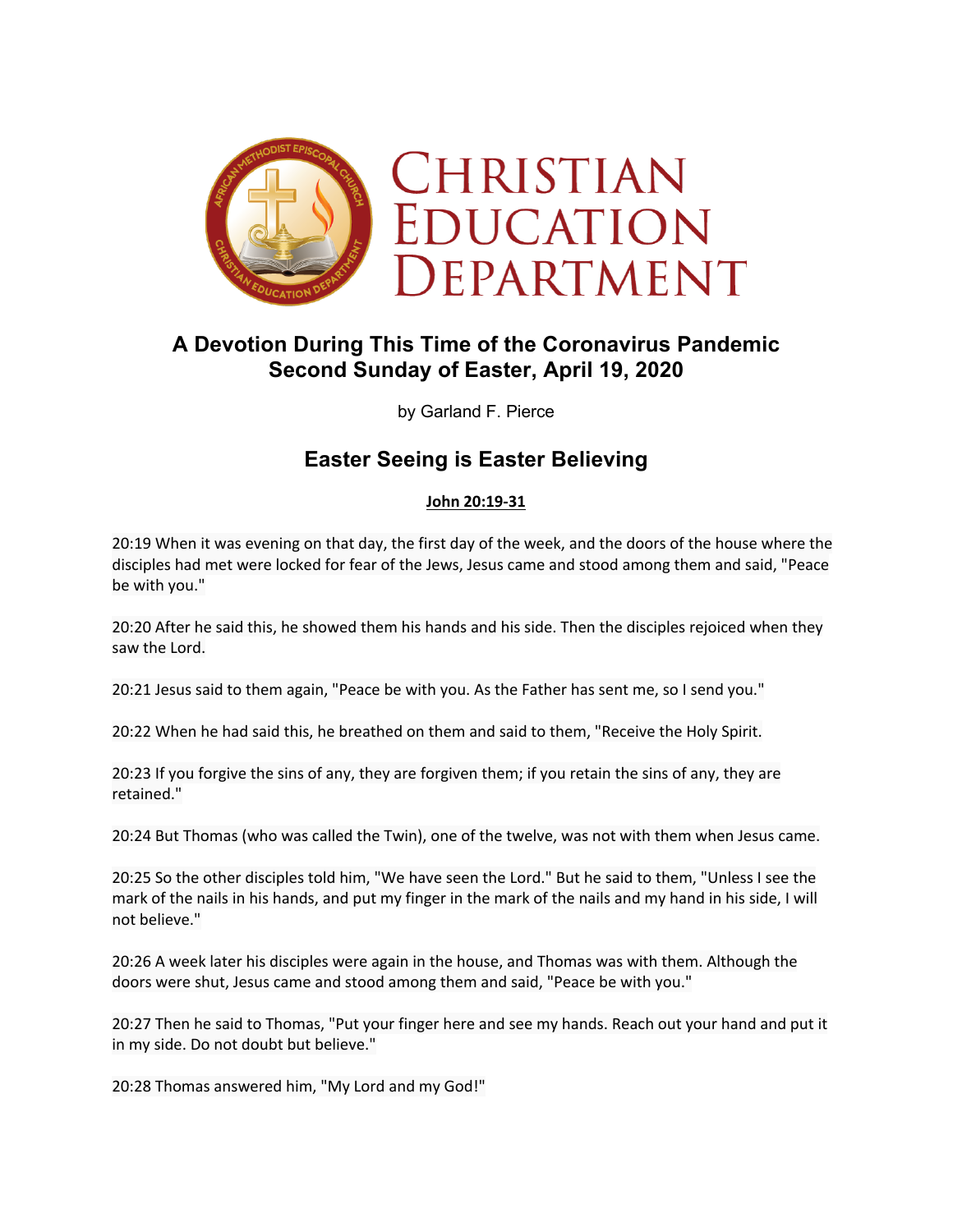20:29 Jesus said to him, "Have you believed because you have seen me? Blessed are those who have not seen and yet have come to believe."

20:30 Now Jesus did many other signs in the presence of his disciples, which are not written in this book.

20:31 But these are written so that you may come to believe that Jesus is the Messiah, the Son of God, and that through believing you may have life in his name.

According to the World Health Organization, the preeminent, international health-related research and policy-making institution, the estimated number of people visually impaired in the world is 285 million, 39 million blind and 246 million having low vision. For these, how do they understand the old saying, "Seeing is believing?" How do they hear and understand this passage from John?

The gospel of John tells us that Mary Magdalene heard him say her name and then she saw the risen Christ. She went and announced to the disciples, "I have seen the Lord."

On that Easter evening, as the disciples practiced social distancing from behind locked door for fear of the Jews, Jesus appeared to the disciples and bid them Peace. The risen Christ commissioned and sent them as he had been sent, breathing on them the Holy Spirit. Along with the power of the Holy Spirit seemed to come the power to forgive. The disciples declared to their colleague, Thomas, who, for some reason, missed all of this, "We have seen the Lord." Thomas responded, "Unless I see the mark of the nails in his hands, and put my finger in the mark of the nails and my hand in his side, I will not believe." Thomas perhaps had seen the crucified and dying Lord; now, if Mary and his fellow disciples have seen the risen Lord, he would have to see him too in order to believe.

A week later, Thomas would get his chance. Same house and in the same manner with the same words, Jesus enters, bidding peace. Thomas sees. Thomas touches Jesus' hand and side. And Thomas believes, declaring, "My Lord and my God!"

Jesus says, "Blessed are those who have not seen and yet have come to believe."

The crucifixion causes me to tremble; but, this passage causes me to wonder. Is seeing believing? Why does Jesus bid his followers "Peace" at Easter? Do questions and doubt only incubate fear or do they ever feed faith? Pontius Pilate asked, "What is truth?" This passage causes me to humbly ask, "What is seeing? What is knowing? What is believing?"

The risen Christ spoke peace to followers who sheltered in place as the threat of death lurked all around. The risen Christ also commissioned them and empowered them with the Holy Spirit. The same risen Christ gave them power to forgive.

Maybe questions can inform and strengthen an Easter faith. Asking questions of a system that treats you as less than can strengthen your conviction that the psalmist's words are true, "I am fearfully and wonderfully made." Maybe the risen Christ knows that we need to hear his words of peace to calm us and reassure us when the threat of harm and death is in the very air we breathe. Maybe seeing is less with the eyes and more with the heart. Maybe this kind of seeing is experiencing the risen Lord. Maybe seeing is perceiving the new life that is promised. Maybe seeing in this way is what would make some of the family members of the Mother Emanuel 9 not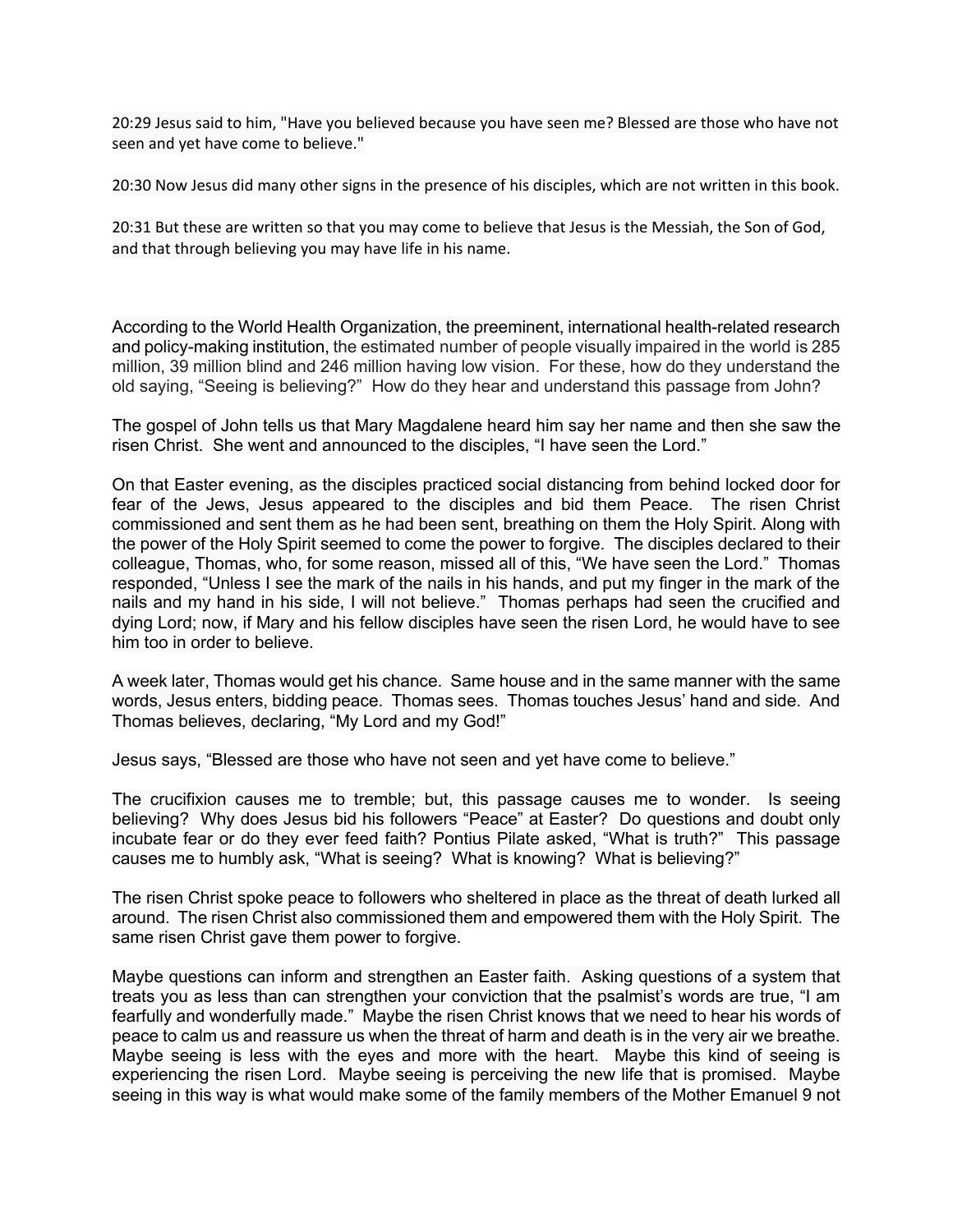just see a racist, hate-filled killer but perceive brokenness and hurt in need of a living Savior. Maybe forgiveness can usher in new life. Maybe this kind of Easter seeing leads to Easter believing. If my wonderings are anywhere close to being right, then I can join the Easter chorus, "I have seen the Lord." And I believe.

**TALK:** Take a moment to be silent, then honestly share or reflect on any instances this week when you "saw" or perceived the risen Christ or the power and new life of Easter. You may wish to repeat this phrase, "Christ is Risen! I have seen the Lord"

**PRAY:** God of peace, while the fear of the disciples cowering behind their locked doors can be felt in a much more literal way for so many of us this year, we are reminded that we often hide behind locked doors of many kinds out of fear, distrust, and anxiety. Be with those of Asian descent who face persecution and hate crimes in the United States and elsewhere because of the inaccurate association of the coronavirus with China. Protect those for whom locked doors cannot provide safety because their greatest threats come from among their own family members. Fill all of your children with a deep understanding of your peace, your shalom, which represents more than just the absence of struggle, but points to the wholeness and restoration that you desire for all creation.

God of relationship, you send us out to fulfill your mission in the world, bringing comfort to the afflicted and hope to the hopeless. Raise up among us creative and faithful people who can address the physical, emotional, and spiritual needs of all people during this time of global confusion and uncertainty. Help us to resist the temptation to withdraw our connections and support of one another. Remind us that sin is being turned inward, and put our focus on our neighbors and the well-being of our communities.

God of creation, so often we sneer at Thomas for his lack of faith and demand for empirical evidence. Remind us of the many times we have failed to act despite the evidence before our eyes. Even in the midst of international crisis, keep us mindful of other crises like climate change. Help us to see in Thomas not just a cynic to be pitied, but an example of how important it is for us to maintain a proper balance of science and faith as we move forward in our responses to the needs of your children and your world.

God of hope, your love for us surpasses anything we could ask, imagine, or even perceive. Open our eyes to the evidence of your presence in this world that we encounter every day, even in the midst of pain, suffering, and loss. We pause together as nations and families to show gratitude for those who risk their lives to serve others. Make us your hands and feet in the world, O God, so that, upon seeing our faithfulness, others might recognize your presence and bring glory to your name. In the name of the risen Christ, we pray, *Amen.*

Adapted from www.worldinprayer.org

### **ACT:**

1.Write down or share a question about faith that you may have. Try to find the answer, by searching the scriptures, reading other religious literature, or asking folks who are knowledgeable in the faith whom you trust.

2. Refer to the youth and family activity that accompanies this devotion.